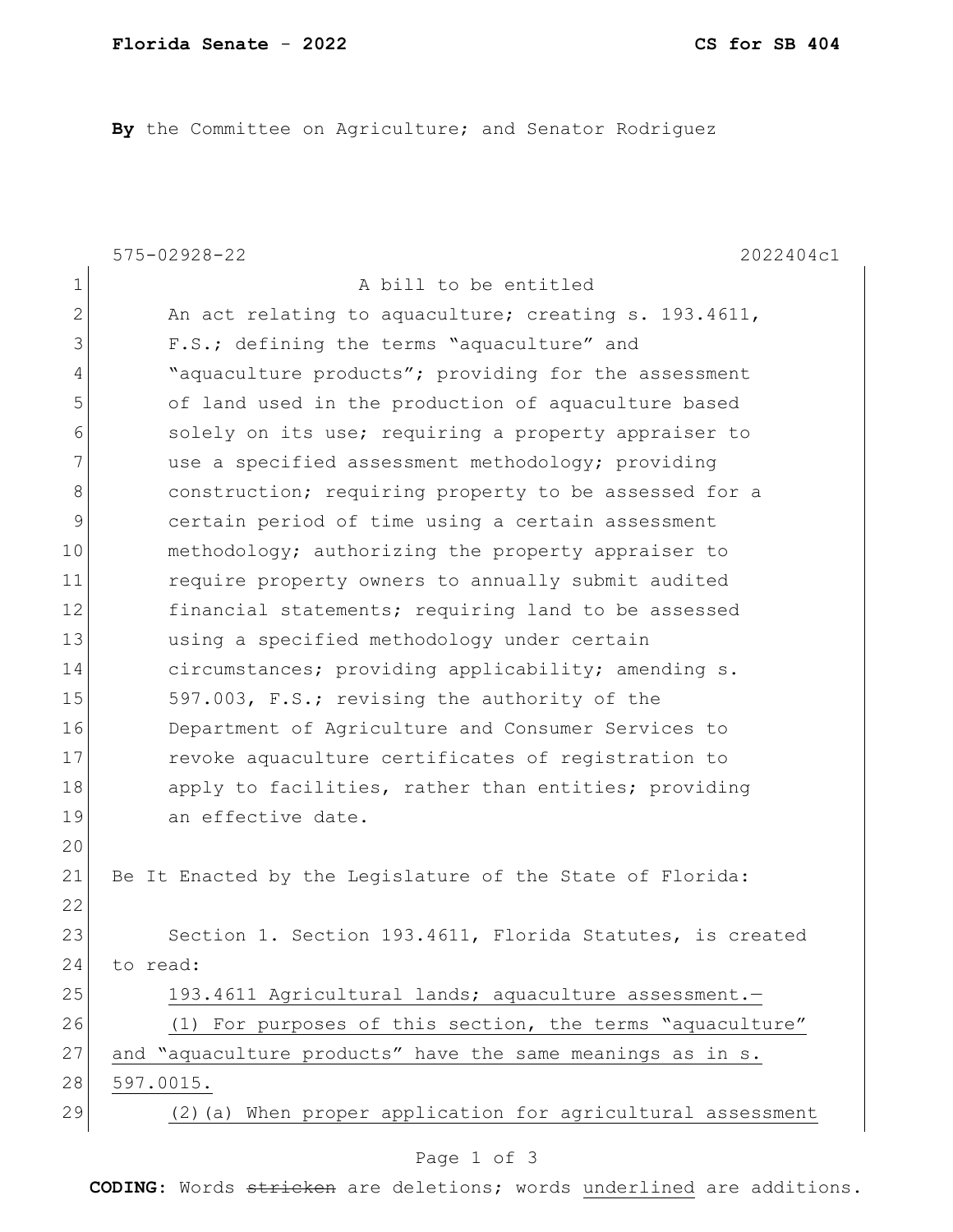|    | $575 - 02928 - 22$<br>2022404c1                                  |
|----|------------------------------------------------------------------|
| 30 | has been made and granted pursuant to s. 193.461, and the        |
| 31 | property owner requests assessment pursuant to this section, the |
| 32 | assessment of land used in the production of aquaculture         |
| 33 | products shall be based solely on its agricultural use,          |
| 34 | consistent with the use factors specified in s. 193.461(6)(a),   |
| 35 | and assessed pursuant to paragraph (c).                          |
| 36 | (b) Notwithstanding any provision relating to annual             |
| 37 | assessment found in s. 192.042, the property appraiser shall     |
| 38 | rely on 5-year moving average data when using the income         |
| 39 | methodology approach in an assessment of property pursuant to    |
| 40 | this section.                                                    |
| 41 | (c) For purposes of the income methodology approach to the       |
| 42 | assessment of land used in the production of aquaculture         |
| 43 | products, structures and equipment located on the property used  |
| 44 | for producing aquaculture products are considered a part of the  |
| 45 | average yield per acre and have no separately assessable         |
| 46 | contributory value.                                              |
| 47 | (d) Once a request for assessment under this section is          |
| 48 | granted, the property must be assessed as provided in this       |
| 49 | section for 10 years unless the ownership or use of the property |
| 50 | changes. The property appraiser may not require annual           |
| 51 | application. The property appraiser may require the property     |
| 52 | owner to annually submit audited financial statements.           |
| 53 | (e) When proper application for agricultural assessment has      |
| 54 | not been made, the land shall be assessed as provided in s.      |
| 55 | 193.011.                                                         |
| 56 | Section 2. Section 193.4611, Florida Statutes, as created        |
| 57 | by this act, applies to assessments made on or after January 1,  |
| 58 | 2023.                                                            |

## Page 2 of 3

**CODING**: Words stricken are deletions; words underlined are additions.